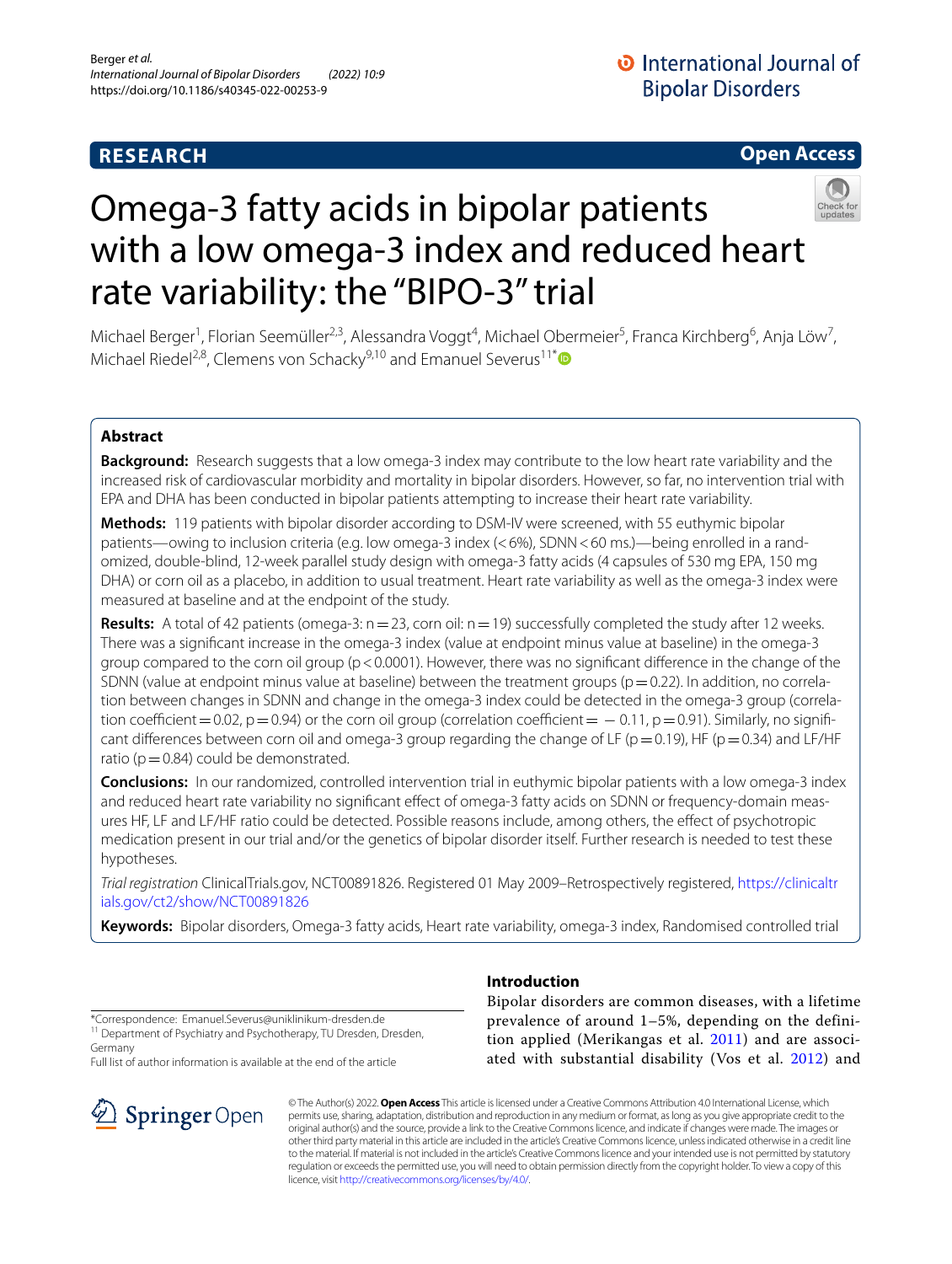reduced life expectancy Kessing et al. [2015a](#page-9-0), [b](#page-9-1)). Most studies suggest that patients with bipolar disorders are at increased risk of cardiovascular morbidity and mortality (Goldstein et al. [2015](#page-9-2)a, [b](#page-9-3); Marshe al. [2017;](#page-9-4) Prieto et al. [2014;](#page-10-2) Wulsin et al. [2018\)](#page-10-3). A low heart rate variability (HRV) is thought to be a risk factor for cardiovascular morbidity and mortality (Huikuri and Stein [2013](#page-9-5)), specifically in patients with affective disorders and comorbid heart disease (Carney et al. [2005\)](#page-9-6). Even when being euthymic, i.e. showing no significant symptoms, a substantial proportion of bipolar patients, possibly in particular those with more advanced stages of the disorder (Freyberg et al. [2020\)](#page-9-7), have decreased heart rate variability compared to a control group, irrespective of specific pharmacological treatment, possibly indicating a shift of sympathovagal balance towards vagal tone predominance and a reduced sympathetic tone (Cohen et al. [2003](#page-9-8)). The reasons for this are still largely unclear (Drewery et al. [2017;](#page-9-9) Faurholt-Jepsen et al. [2017\)](#page-9-10). Notwithstanding, the available data suggest that reduced heart rate variability could therefore contribute to the increased cardiovascular morbidity and mortality in patients with bipolar disorder.

In bipolar patients, levels of the two omega-3 fatty acids eicosapentaenoic acid (EPA) and docosahexaenoic acid (DHA) have been found to be low in most (Faurholt-Jepsen et al. [2017;](#page-9-10) Freyberg et al. [2020\)](#page-9-7), but not all cross-sectional studies (Voggt et al. [2015\)](#page-10-4), including studies with individuals at risk of or with first-episode bipolar disorder (McNamara et al. [2015](#page-10-5), [2016](#page-10-6); Wulsin et al. [2018](#page-10-3)). Meta-analyses have demonstrated that EPA-predominant formulations improve symptoms of clinically diagnosed depression (Liao et al. [2019;](#page-9-11) Saunders et al. [2016\)](#page-10-7), which prompted guidelines to adopt this approach (Guu et al. [2019\)](#page-9-12). Furthermore, omega-3 fatty acids have been demonstrated to increase heart rate variability in many intervention trials in different patient populations (Rovere and Christensen [2015](#page-9-13)) and may reduce the risk of coronary death and coronary events (Abdelhamid et al. [2020](#page-9-14); Zelniker et al. [2021\)](#page-10-8). However, so far, no intervention trial with EPA and DHA has been conducted in bipolar patients attempting to increase their heart rate variability. Therefore, we tested the hypothesis that omega-3 fatty acids significantly improve heart rate variability (Severus et al. [1999](#page-10-9)), measured as standard deviation of the normal-to-normal interval (SDNN, ms), in a randomized, double blind controlled intervention trial in euthymic patients with bipolar disorders with a low omega-3 index (Harris and von Schacky [2004](#page-9-15), [2007\)](#page-10-10) and reduced heart rate variability.

## **Methods**

## **Participant recruitment**

Potential trial participants were screened in the inpatient and outpatient units of the Department of Psychiatry and Psychotherapy of the Ludwig-Maximilians-University, Munich. Potentially eligible patients were approached by one of the authors (MB) and informed about the study. If patients were interested in participating in this study, the following clinical inclusion and exclusion criteria were checked. Patients who were (1) diagnosed with bipolar disorders (I, II) in remission according to the Structured Clinical Interview (SCID) for the Diagnostic and Statistical Manual of Mental Disorders Fourth Edition (DSM-IV), (2) able to give written informed consent, (3) between 18 and 65 years of age, (4) on stable psychotropic medication for at least 2 weeks, (5) fuent in German or English to complete baseline and followup interviews met the clinical inclusion criteria. Clinical exclusion criteria were (1) a diagnosis of current substance abuse (with or without substance dependence), (2) intake of omega-3 fatty acids was indicated according to recent treatment guidelines, (3) treatment with anticoagulants, (4) any acute or life-threatening comorbidity, such as collapse and shock, acute myocardial infarction, stroke, embolism, or disease seriously limiting life expectancy (5) current signifcant suicidal or homicidal risk in the investigator's judgement, (6) low likelihood of compliance with the study protocol, (7) childbearing potential without a medically accepted method of contraception, pregnancy or breastfeeding.

If patients were eligible, they were asked to sign a written informed consent form. After signing, diagnosis was confrmed using the structured clinical interview for DSM-IV (Wittchen et al. [1997\)](#page-10-11). A blood sample was drawn for determination of the omega-3 Index and heart rate variability was measured. A low omega-3-index  $(<6\%)$ , and a low SDNN  $(<60 \text{ ms})$  were inclusion criteria numbers 6 and 7. Patients fulflling all inclusion and no exclusion criteria were recruited for the trial.

The present trial was approved by the ethics' committee of the medical faculty of the Ludwig-Maximilians-University, Munich, registered at Clinicaltrials.gov (NCT00891826), and conducted between January 2009 and April 2012 according to the Guidelines laid down in the Declaration of Helsinki and Good Clinical Practice. Informed consent allowed analysis of all the clinical and laboratory data mentioned in the present report. The trial was initiated, designed, conducted, and evaluated by the investigators, and the sponsor had no role in study design, data acquisition, or evaluation or preparation of the manuscript.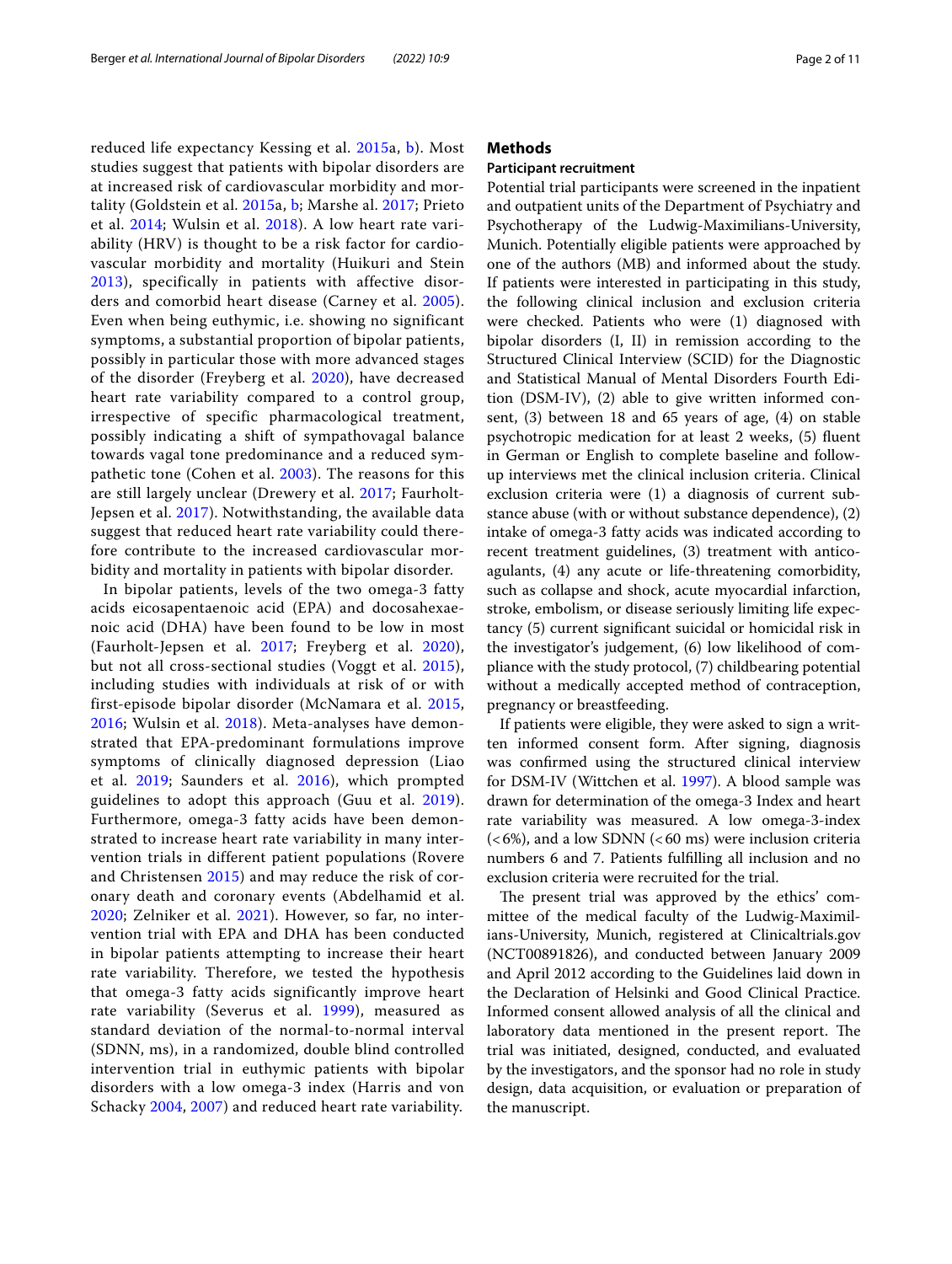#### **Trial design**

The present trial was a randomized, double-blind, singlecenter, 12-week parallel study comparison of omega-3 fatty acids vs. corn oil, in addition to usual treatment. The primary endpoint of the trial was a change in HRV, as assessed by SDNN in ms. Predefned secondary endpoints were a change in HRV, as assessed by a ratio of low frequency to high frequency (LH/HF ratio); new episodes of bipolar depression; and mood rating scales.

#### **Procedures**

Eligible patients were randomized to 4 capsules EPAX 6015 TG per day (2 in the morning, 2 in the evening), each containing 530 mg of EPA (eicosapentaenoic acid) and 150 mg of DHA (docosahexaenoic acid) as triglycerides or 4 matching capsules containing corn oil as placebo, to be taken with a meal to maximize bioavailability. Both products were produced and provided by EPAX AS: [http://www.epax.com/.](http://www.epax.com/) The placebo was matched to the study drug for taste, color and size. Patients were to continue with their pre-existing psychotropic medication, with adjustments as clinically indicated.

At baseline, demographics, clinical history and medication were assessed by means of the Network Enrolment Questionnaire as previously used by the Stanley Foundation Bipolar Network (Suppes et al. [2001](#page-10-12)). At baseline and at 12 weeks, HRV and the omega-3 Index and other blood parameters were measured, as was the psychopathological state using standardized rating scales: Young Mania Rating Scale (YMRS), Hamilton Rating Scale for Depression, [HAMD (Hamilton [1967\)](#page-9-16)], Montgomery-Åsberg Depression Rating Scale [MADRS (Montgomery and Asberg [1979](#page-10-13))], Beck Depression Inventory [BDI (Beck et al. [1961](#page-9-17))] and Clinical Global Impressions Scale for Bipolar Illness [CGI (Spearing et al. [1997\)](#page-10-14)].

## **Heart rate variability**

HRV was assessed as recently described in more detail (Voggt et al. [2015\)](#page-10-4). A slightly darkened room was used which had a comfortable room temperature. Participants were asked to relax and stay awake during the test period. Careful considerations were made to ensure subjects were not disturbed by noise. Recordings took place at the same time of the day, commonly between 10 am and 2 pm, with few exceptions being equally distributed between verum and placebo groups. A ProSciCard III (CPS medical, Tyler, TX, USA), was used to continuously record electrocardiograms (ECG) in a supine position, during normal breathing, after a short rest during a 30 min interval. The RecordProSciCard computer system (ProSciCard III) was installed for analysing HRV. By using the recorded NN intervals, the standard deviation of the NN interval (SDNN) (as a statistical time domain measure) was calculated (CPS GmbH 2009). The system's intern check of the data was performed by Task Force Analysis, artefacts were marked. Before elimination of the artefacts, it was double-checked if the artefacts set by the software were correct and if overlooked by the software artefacts could be marked by the investigator (CPS GmbH 2009). Artefacts were defned as a fuctuation range of more than 15% of the RR-Intervals. Using power spectrum analysis frequency domain parameters of HRV were derived with high-frequency power (HFP; defned as 0·15–0·40 Hz) and low-frequency power (LFP; defned as 0·04–0·15 Hz) expressed in normalized units adjusting for changes in total power (which is related to HR).

#### **Omega‑3 index**

Erythrocyte fatty acid composition was analysed according to the HS-Omega-3 Index® methodology as previously described (Harris and von Schacky [2004](#page-9-15)). Results are given as EPA plus DHA expressed as a percentage of total identifed fatty acids after response factor correction. The coefficient of variation for EPA plus DHA was 5%. Analyses were quality-controlled according to DIN ISO 15189 (Rovere and Christensen [2015\)](#page-9-13).

#### **Statistical analyses**

The power calculation is based on Cohen et al. [\(2003](#page-9-8)), in combination with our own data, the statement of the taskforce (Heart rate variability [1996](#page-9-18)) and the usual assumptions (alpha=5%, power=80%): the primary outcome parameter was defned as standard deviation of all normal RR intervals (SDNN, in ms.). Based on the assumption that SDNN will increase by 10 ms on average in the omega-3 fatty acid group, 23 patients per group were needed; a total of 46 patients. Furthermore, as we expected approximately 10% of our patients to drop out prematurely due to a variety of reasons, we planned to recruit a total number of 51 patients.

Data analysis was carried out using the statistical program R 2.9.0 (Hornik [2012](#page-9-19)). For categorical data, Fisher's Exact test was used, and Wilcoxon rank sum test for metric variables. In the case of HRV, baseline and endpoint values of SDNN, low frequency (LF), high frequency (HF), LF/HF ratio were compared both within and between groups.

Linear mixed models with random intercept were calculated unadjusted, and adjusted for age and gender, as it has been shown in previous studies that HRV measures decline with advancing age (Bigger et al. [1995](#page-9-20); Liao et al. [1995;](#page-9-21) Zulfiqar et al. [2010](#page-10-15)), and supplementation with omega-3 fatty acids seems to have a benefcial efect on HRV especially in men (Christensen and Schmidt [2007\)](#page-9-22). Linear regression models that explain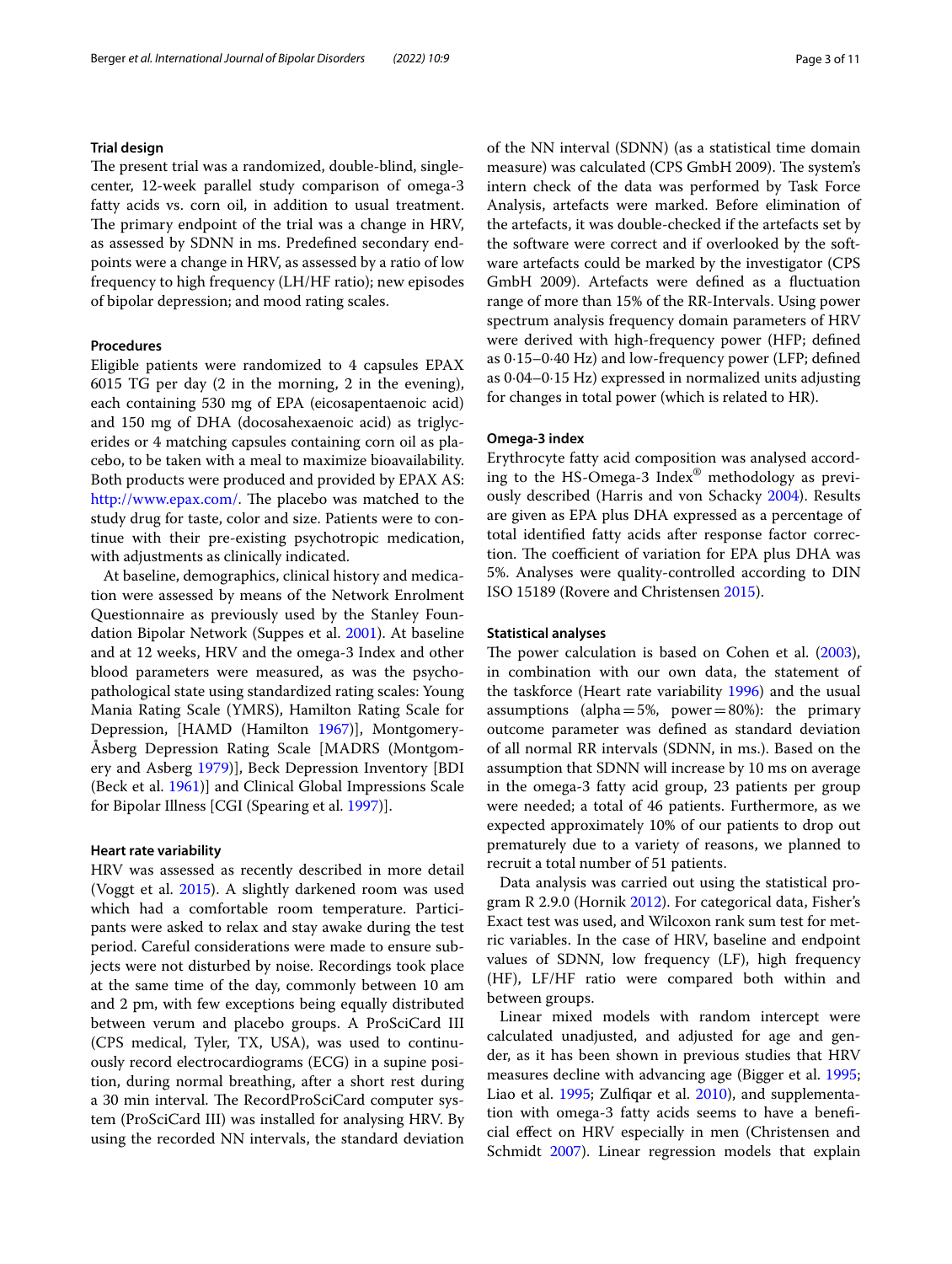heart rate variability (SDNN, LF, HF, LF/HF ratio) best were created: In order to explain the dependent variable group afliation and omega-3 index were integrated as independent variables. As a next step the change/ diference (value at endpoint minus value at baseline) was illustrated. This was calculated for SDNN, omega-3 index, LF, HF and LF/HF ratio. First univariate tests, using Wilcoxon signed-rank test, on diferences between placebo and verum group were performed. In addition, unadjusted and adjusted (age, gender) linear mixed models on the changes of SDNN were calculated with group afliation and change in omega-3 index as independent variables. Furthermore, Pearson correlation coefficients with changes in SDNN were calculated for the change of omega-3 index. For all statistical calculations the signifcance level was set 5% ( $p < 0.05$ ).

Finally, a linear regression model within the patient group taking omega-3 as well as the control group taking corn oil was calculated in order to explain SDNN change over time. Explaining variables were EPA change, DHA change and omega-3 index at baseline. Age, gender and diagnosis of bipolar disorder were further co-variables in the model.

## **Results**

#### **Study population**

Of 119 patients with Bipolar I/II Disorder screened, 55 patients met the inclusion criteria, and were willing to participate. Of those, 27 were randomized to omega-3 fatty acids, and 28 patients to corn oil. A total of 42 patients (omega-3 fatty acids:  $n=23$ , corn oil:  $n=19$ ) completed the study, while 13 did not (omega-3 fatty acids:  $n=4$ , corn oil:  $n=9$ ). The reasons were as follows: 6 patients were excluded from the study due to nonadherence to the study protocol, 6 patients withdrew consent, 1 patient was no longer accessible (Fig. [1](#page-4-0): Flow Diagram). Demographic and clinical characteristics of study completers are shown in Table [1](#page-5-0). No statistical signifcant diferences could be demonstrated.

The psychotropic medication taken by the bipolar patients in the omega-3 group and in the corn oil group is shown in Table [2](#page-5-1). With few exceptions with regard to the dose of the medication prescribed, equally distributed between treatment groups, psychotropic medication was stable during the study period.

#### **Standardized rating scales**

At baseline there was a signifcant diference in terms of the total score of the 21-item HAMD scale. According to this scale, patients in the omega-3 group were more depressed  $(6.9 \pm 6.50)$  than those in the corn oil group  $(3.1 \pm 3.25)$  (p=0.019), though still not meeting the criteria for a depressive episode.

At end of study, in none of the standardized rating scales a signifcant diference between patients in the omega-3-group and the corn oil group was found. Endpoint and baseline scores were not signifcantly diferent (Table [3\)](#page-5-2).

#### **SDNN**

At baseline mean SDNN in patients in the omega-3 group was  $34.4 \pm 13.30$  ms, and in the corn oil group  $32.2 \pm 16.65$  ms (n.s.) (Table [4](#page-5-3)). At endpoint mean SDNN in patients in the omega-3 group was  $39.8 \pm 12.25$  ms, and in the corn oil group  $33.89 \pm 17.24$  (n.s.) (Table [5](#page-6-0)). The change in SDNN (value at endpoint minus value at baseline) was  $1.8 \pm 14.35$  ms in the corn oil group and  $5.4 \pm 18.19$  ms. in the omega-3 group. There was no signifcant diference in the change of the SDNN (in comparison of baseline and endpoint) between groups (Table [6\)](#page-6-1). In addition, no correlation between changes in SDNN and change in the omega-3 index in the omega-3 group was detected (correlation coefficient= $0.02$ ,  $p=0.94$ ). The same was true for the corn oil group (correlation coefficient =  $-0.11$ , p = 0.91).

Linear mixed models with random intercept were created, initially unadjusted (Tables [7,](#page-6-2) [8](#page-6-3)), then adjusted for age and gender (Tables [9](#page-6-4), [10\)](#page-6-5). Unadjusted as well as adjusted for age and gender no signifcant efect of group affiliation (unadjusted:  $p=0.5873$ , adjusted:  $p=0.8270$ ) and the omega-3 index (unadjusted:  $p = 0.8143$ , adjusted: p=0.8377) on SDNN were observed.

In addition, linear models on the SDNN change were calculated including group afliation and change of omega-3 index as predictors. Neither for group (unadjusted:  $p = 0.4445$ , adjusted:  $p = 0.4447$ ) nor for change of omega-3 index (unadjusted:  $p=0.6462$ , adjusted:  $p=0.6241$ ) statistically significant effects were found.

However, in the intervention group, but not in the control group, the result of the regression model, with explaining variables EPA change, DHA change and omega-3 index at baseline and age, gender and diagnosis of bipolar disorder as further co-variables in the model, indicates a positive association of the omega-3 index at baseline with an increase of SDNN during the study ( $p=0.04$ ). In addition, the change of DHA shows a positive association with concurrent change of SDNN in the study (i.e. increasing the concentration of DHA goes along with increasing SDNN,  $(p=0.01)$ , while the change of EPA shows a negative association with SDNN (i.e. increasing concentration of EPA goes along with decreasing SDNN,  $p=0.01$ ).

## **LF, HF und LF/HF**

In terms of the absolute values of HF, LF, and the LF/ HF ratio, no signifcant diferences between the corn oil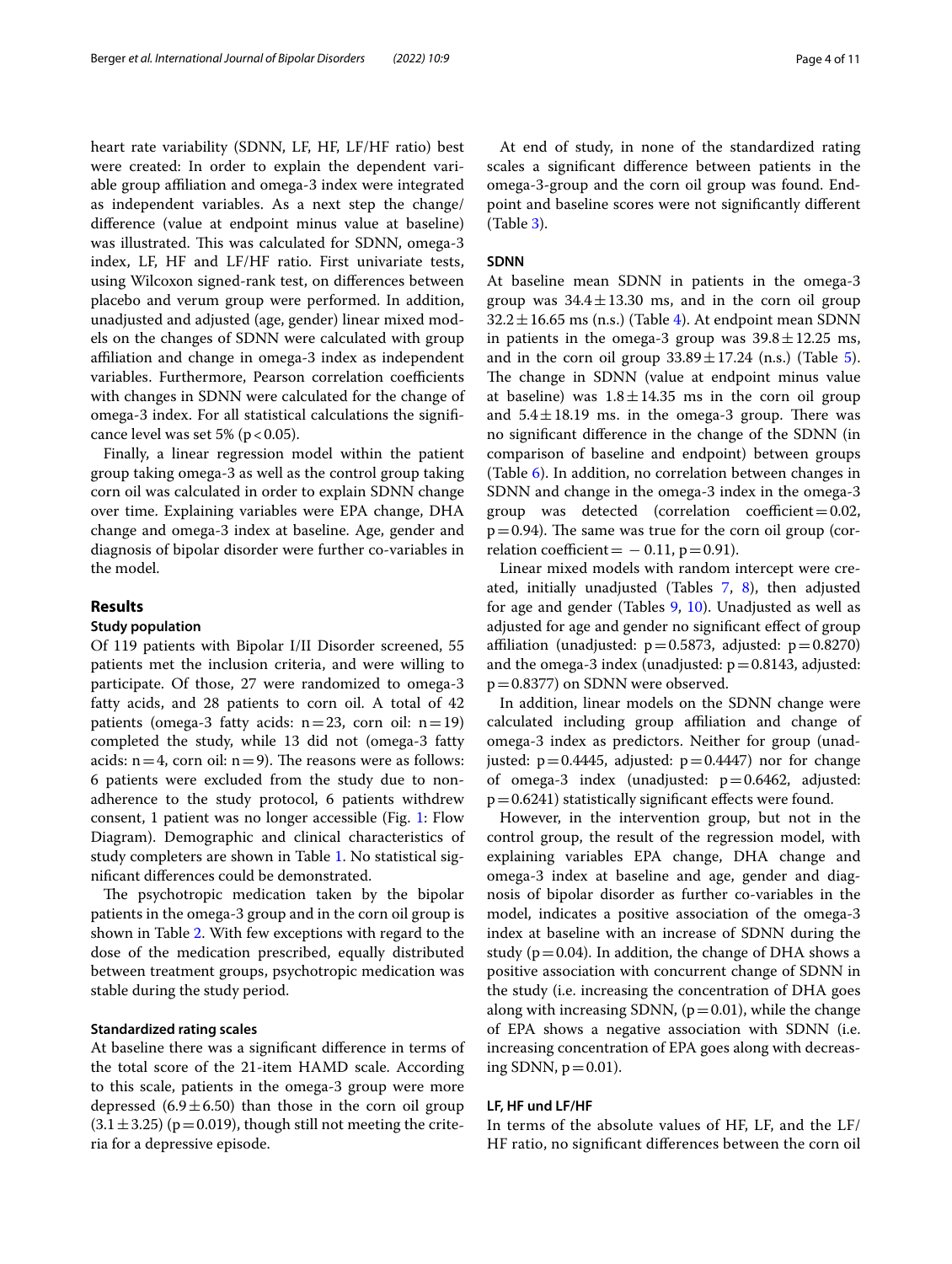

<span id="page-4-0"></span>and the omega-3 group were found at baseline and at the end of the study period (Tables [4,](#page-5-3) [5](#page-6-0)). Linear mixed models were created including group affiliation and omega-3 index as predictors. Neither for group (LF  $p=0.5535$ , HF  $p=0.4579$ , LF/HF ratio  $p=0.4654$ ) nor for omega-3 index (LF  $p = 0.3810$ , HF  $p = 0.7065$ , LF/ HF ratio  $p = 0.5564$ ) significant influence on frequency parameters were shown.

As a next step the change of LF, HF, LF/HF ratio (value at endpoint minus value at baseline) was illustrated. Using Wilcoxon signed-rank test no signifcant diferences between the corn oil and the omega-3 group regarding the change of LF ( $p=0.19$ ), HF ( $p=0.34$ ) and LF/HF ratio ( $p=0.84$ ) were demonstrated (Table [6](#page-6-1)).

Linear models on the change of LF, HF, LF/HF ratio were calculated including group affiliation and change of omega-3 index as predictors, initially unadjusted, then adjusted for age and gender. Neither for group (unadjusted: LF  $p=0.53$ , HF  $p=0.54$ , LF/HF ratio  $p=0.39$ . adjusted: LF  $p=0.76$ , HF  $p=0.66$ , LF/HF ratio  $p=0.57$ ) nor for change of omega-3 index (unadjusted: LF  $p=0.47$ , HF  $p=0.50$ , LF/HF ratio  $p=0.63$ ; adjusted: LF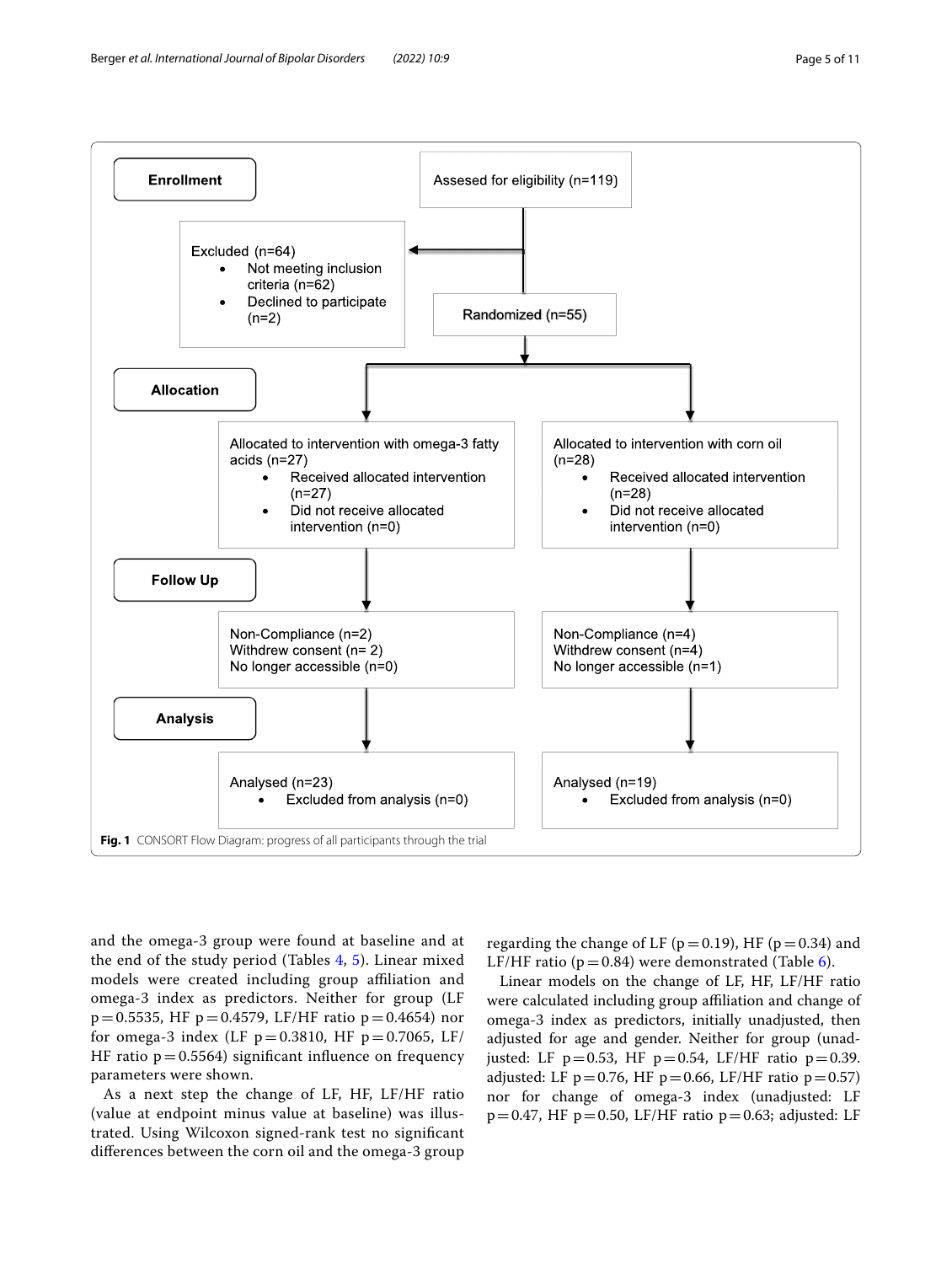## <span id="page-5-0"></span>**Table 1** Demographic and clinical variables of the study population: mean ± sd [missing values]

|                                  | Omega-3 $(n=23)$ | Corn oil ( $n = 19$ ) | p-value |
|----------------------------------|------------------|-----------------------|---------|
| Age (years)                      | $46.6 \pm 13.25$ | $42.1 \pm 10.75$      | 0.33    |
| Gender (m/f)                     | 11/12            | 8/11                  | 0.76    |
| Bipolar (I/II)                   | 12/5             | 8/5                   | 0.71    |
| <b>Bipolar NOS</b>               | 6                | 6                     | 0.74    |
| Age at onset depression (years)  | $22.7 \pm 10.25$ | $24.2 \pm 6.75$       | 0.62    |
| Age at onset mania (years)       | $29.0 \pm 18.00$ | $25.1 \pm 7.25$       | 0.36    |
| Number depressive episodes       | $9.5 \pm 7.00$   | $9.9 \pm 9.00$        | 0.74    |
| Number manic episodes            | $5.0 \pm 4.00$   | $8.3 \pm 4.00$        | 0.86    |
| Episodes mania/depression        | $0.2 \pm 0.25$   | $0.2 \pm 0.00$        | 0.76    |
| Hospitalisation depression       | $2.1 \pm 1.75$   | $2.9 \pm 1.00$        | 0.77    |
| Hospitalisation mania            | $1.4 \pm 2.00$   | $1.5 \pm 2.00$        | 0.62    |
| Hospitalisation mania/depression | $0.6 \pm 1.00$   | $0.6 \pm 1.00$        | 0.69    |
| <b>MADRS</b>                     | $7.5 \pm 8.2$    | $6.1 \pm 9.5$         | 0.65    |
| HAMD-21                          | $6.9 \pm 6.5$    | $3.1 \pm 3.3$         | 0.02    |
| HAMD-17                          | $5.3 \pm 5.0$    | $2.6 \pm 3.3$         | 0.06    |
| CGI Mania                        | $1.8 \pm 0.9$    | $1.5 \pm 0.8$         | 0.27    |
| CGI depression                   | $2.1 \pm 1.5$    | $1.4 \pm 0.6$         | 0.07    |
| CGI bipolar                      | $2.0 \pm 1.1$    | $1.7 \pm 0.8$         | 0.42    |
| <b>YMRS</b>                      | $2.2 \pm 1.8$    | $1.9 \pm 2.6$         | 0.72    |

## <span id="page-5-1"></span>**Table 2** Psychotropic medication

|               | Omega-3 $(n = 23)$ | Corn oil ( $n = 19$ ) |
|---------------|--------------------|-----------------------|
| Quetiapine    | $n = 13$           | $n = 13$              |
| Olanzapine    | $n = 4$            | $n = 1$               |
| Risperidone   | $n = 1$            | $n = 0$               |
| Haloperidol   | $n = 0$            | $n = 1$               |
| Aripiprazole  | $n = 2$            | $n = 1$               |
| Melperone     | $n = 1$            | $n=0$                 |
| Prothipendyl  | $n = 1$            | $n = 0$               |
| Lithium       | $n = 5$            | $n = 5$               |
| Valproate     | $n = 4$            | $n = 7$               |
| Lamotrigine   | $n = 4$            | $n = 9$               |
| Lorazepam     | $n = 2$            | $n = 1$               |
| Diazepam      | $n = 1$            | $n = 0$               |
| Zopiclone     | $n = 3$            | $n = 0$               |
| Venlafaxine   | $n = 0$            | $n = 4$               |
| Mirtazapine   | $n = 0$            | $n=1$                 |
| Escitalopram  | $n = 0$            | $n = 2$               |
| Sertraline    | $n = 1$            | $n = 0$               |
| Fluoxetine    | $n=1$              | $n = 0$               |
| Trimipramine  | $n = 0$            | $n = 1$               |
| Agomelatine   | $n = 1$            | $n = 0$               |
| Citalopram    | $n = 1$            | $n = 0$               |
| Duloxetine    | $n=1$              | $n = 0$               |
| Doxepin       | $n = 1$            | $n = 0$               |
| Pregabalin    | $n = 1$            | $n = 0$               |
| No medication | $n = 2$            | $n = 0$               |
| No data       | $n = 3$            | $n = 0$               |

<span id="page-5-2"></span>**Table 3** Standardized rating scales endpoint and change from baseline, respectively: mean/median (SD) [missing values]

|                          | Omega-3 ( $n = 23$ ) Corn oil ( $n = 19$ ) |                         | p-value |
|--------------------------|--------------------------------------------|-------------------------|---------|
| <b>MADRS LOCF</b>        | 6.06 0(9.53)                               | 7.45 5(8.24)            | 0.6485  |
| MADRS change             | 3.2 0(6.5)                                 | 2.22 0.5 (8.09)         | 0.7031  |
| <b>HAMD LOCF</b>         | 5.56 2(7.7)                                | 6.45 5.5(6.16)          | 0.7105  |
| HAMD change              | 2.44 0.5(5.11)                             | $-0.16 0(5.44)0.1558$   |         |
| HAMD-17 LOCF             | 4.25   1 (6.77)                            | 5.25 3 (5.24) 0.6308    |         |
| HAMD-17 change           | 1.69 0 (4.69)                              | $0.21$ – 1 (4.96)       | 0.3726  |
| CGI MANIA LOCF           | 1.27 1(0.59)                               | 1.35   1 (0.81) 0.7282  |         |
| CGI MANIA change         | $-0.36 0(0.74)$                            | $-0.44 0(1.04)$ 0.7843  |         |
| CGI depression LOCF      | 1.67 1(1.11)                               | 2.1   1.5 (1.33) 0.3031 |         |
| CGI depression<br>change | 0.21 0(0.89)                               | 0.11   0 (1.02) 0.7631  |         |
| CGI bipolar LOCF         | 1.67 1(1.11)                               | 2.05 2(1.1)             | 0.3187  |
| CGI Bipolar change       | $-0.14 0(1.23)$                            | 0.11 0(0.83)            | 0.5144  |
| YMRS LOCF                | 2.06 0(3.82)                               | 1.2 1(1.54)             | 0.4063  |
| YMRS change              | 0.12 0(3.4)                                | $-0.94$ $-1(1.59)$      | 0.2631  |
|                          |                                            |                         |         |

## <span id="page-5-3"></span>**Table 4** Baseline values: mean/median (SD)

|                   | Omega-3 $(n=23)$ Corn oil $(n=19)$ |                   | p-value |
|-------------------|------------------------------------|-------------------|---------|
| SDNN (ms)         | 34.4 32.1 (13.30)                  | 32.2 28.3 (16.65) | 0.45    |
| LF $(ms^2)$       | 0.23 0.18(0.17)                    | 0.3 0.28(0.22)    | 0.2379  |
| HF $(ms^2)$       | 0.11 0.11(0.07)                    | 0.14 0.08(0.13)   | 0.3873  |
| LF/HF ratio       | 2.84   1.96 (2.61)                 | 2.2 2.02 (1.19)   | 0.2995  |
| Omega-3 index (%) | 4.7 4.8 (0.69)                     | 4.6 4.8(1.35)     | 0.67    |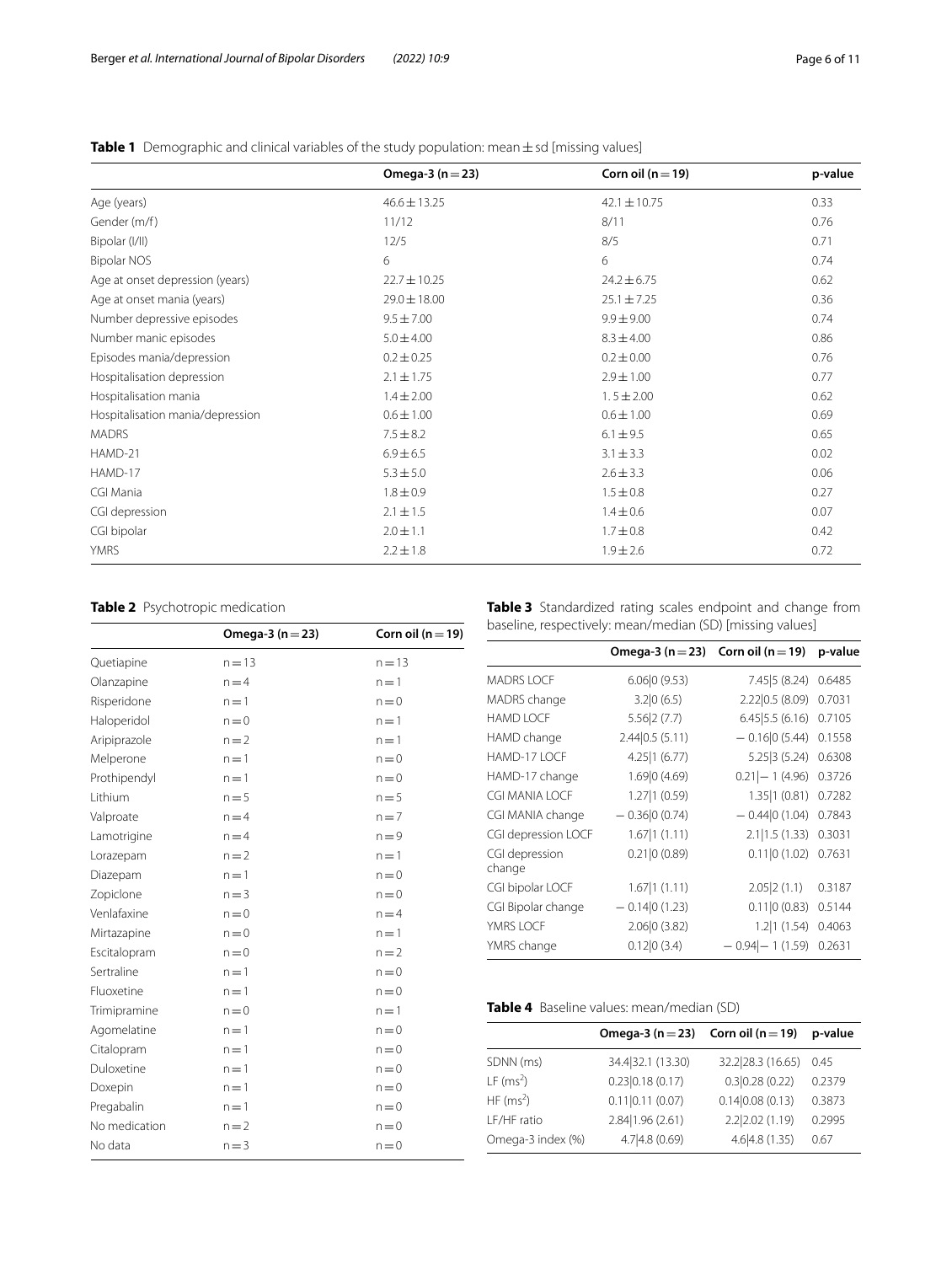<span id="page-6-0"></span>**Table 5** Endpoint values: mean/median (SD)

|                         | Omega-3 ( $n = 23$ ) Corn oil ( $n = 19$ ) |                     | p-value  |
|-------------------------|--------------------------------------------|---------------------|----------|
| SDNN (ms)               | 39.8 40.27 (12.25)                         | 33.89 31.55 (17.24) | 0.21     |
| $LF$ (ms <sup>2</sup> ) | 0.43 0.24(0.43)                            | 0.39 0.16(0.5)      | 0.8046   |
| HF $(ms^2)$             | 0.16 0.14(0.13)                            | 0.16 0.06(0.24)     | 0.9625   |
| LF/HF ratio             | 4.38 2.76 (4.31)                           | 3.08 2.89 (1.58)    | 0.1871   |
| Omega-3 Index (%)       | 9.69 9.96 (2.35)                           | 4.23   4.13 (0.87)  | < 0.0001 |

<span id="page-6-1"></span>**Table 6** Change endpoint vs. baseline: mean/median (SD)

|                       | Omega-3 ( $n = 23$ ) Corn oil ( $n = 19$ ) |                      | p-value  |
|-----------------------|--------------------------------------------|----------------------|----------|
| SDNN (ms)             | 5.4 5.8 (18.19)                            | 1.8 0.0 (14.35)      | 0.22     |
| LF (ms <sup>2</sup> ) | 0.2 0.0(0.42)                              | $0.1$ $-$ 0.0 (0.22) | 0.19     |
| HF $(ms^2)$           | 0.0 0.0(0.14)                              | $0.0$ $-$ 0.0 (0.04) | 0.34     |
| LF/HF ratio           | 1.5 0.8(2.31)                              | 0.9 0.6(1.74)        | 0.84     |
| Omega-3 Index (%)     | 5.0 5.3(1.94)                              | $-0.4$ $-0.3$ (1.06) | < 0.0001 |

<span id="page-6-2"></span>**Table 7** Effect of Omega-3 Index on SDNN, unadjusted

|                        | 95% CI             | p-value |
|------------------------|--------------------|---------|
| Intercept              | 10.698-59.239      | 0.0032  |
| Omega-3 index          | $-5.453 - 4.735$   | 0.8143  |
| Time                   | $-27.714 - 24.799$ | 0.8161  |
| Omega- $3 \times$ time | $-4.389 - 6.206$   | 0.6382  |

<span id="page-6-3"></span>**Table 8** Efect of group on SDNN, unadjusted

|                    | 95% CI           | p-value |
|--------------------|------------------|---------|
| Intercept          | 26.469-38.012    | 0.0000  |
| Group verum        | $-5.841 - 9.783$ | 0.5873  |
| Time               | $-6.225 - 9.587$ | 0.6114  |
| Group verum x time | 7.122-14.500     | 0.4422  |

<span id="page-6-4"></span>**Table 9** Effect of Omega-3 Index on SDNN, adjusted for age and sex

|                        | 95% CI               | p-value |
|------------------------|----------------------|---------|
| Intercept              | $0.0490 - 67.3953$   | 0.0419  |
| Age                    | $-0.2779 - 0.2875$   | 0.9953  |
| Gender                 | $-8.3393 - 3.5283$   | 0.4163  |
| Omega-3 index          | $-5.4301 - 6.3270$   | 0.8377  |
| Time                   | $-27.1000 - 33.2260$ | 0.8107  |
| Omega- $3 \times$ time | $-6.0341 - 6.0408$   | 0.9955  |

<span id="page-6-5"></span>

|                           | 95% CI              | p-value |
|---------------------------|---------------------|---------|
| Intercept                 | 22.0956-56.2707     | 0.0001  |
| Age                       | $-0.3337-0.2395$    | 0.7813  |
| Gender                    | $-9.2594 - 2.6153$  | 0.4067  |
| Group Verum               | $-7.4779 - 8.8112$  | 0.8270  |
| Time                      | $-6.6198 - 10.0832$ | 0.6169  |
| Group Verum $\times$ time | $-7.1723 - 15.5608$ | 0.3089  |

 $p=0.49$ , HF  $p=0.47$ , LF/HF ratio  $p=0.63$ ) statistically signifcant efects on any of these variables was found.

## **Omega‑3‑index**

The mean omega-3 index at baseline was  $4.6 \pm 1.35\%$ in the corn oil group, compared to  $4.7 \pm 0.69\%$  in the omega-3 group  $(n.s.)$ ,  $(Table 4)$  $(Table 4)$ , the mean omega-3 index at endpoint was  $4.23 \pm 0.87$ % in the corn oil group, compared to  $9.69 \pm 2.35\%$  in the omega-3 group ( $p$ <0.0001) (Table [5](#page-6-0)). The change of omega-3 index after 12 weeks (value at endpoint minus value at baseline) was−0.4±1.06% in the corn oil-group, compared to 5.0 $\pm$ 1.94% in the omega-3 group (p = <0 0.0001) (Table [6\)](#page-6-1).

#### **Mood ratings, new episodes**

In the omega-3 group, 3 patients experienced a depressive episode, but none in the placebo group. There were no signifcant diferences in change from baseline to end point in any of the standardized rating scales (Table [3\)](#page-5-2).

## **Discussion**

In our randomized, controlled intervention trial, comparing the efects of 2120 mg EPA plus 600 mg DHA per day with a corn oil placebo in euthymic bipolar patients with a low omega-3 index and reduced heart rate variability no signifcant efect of omega-3 fatty acids on SDNN or frequency-domain measures HF, LF and LF/ HF ratio could be detected. In light of the positive efects of omega-3 fatty acids on parameters of HRV in cardiovascular patients (Harris et al. [2006](#page-9-23)) this is a perplexing fnding.

Was our trial inadequately designed or conducted to detect an efect? As discussed in the introduction, our trial had a high likelihood of detecting a benefcial efect of EPA and DHA on HRV in bipolar patients. By selecting bipolar patients with low baseline levels of EPA and DHA, and with a low SDNN, we selected a population for our trial likely to benefit from our intervention. The trial design we used has been suggested for all trials with omega-3 fatty acids with cardiovascular endpoints (Rice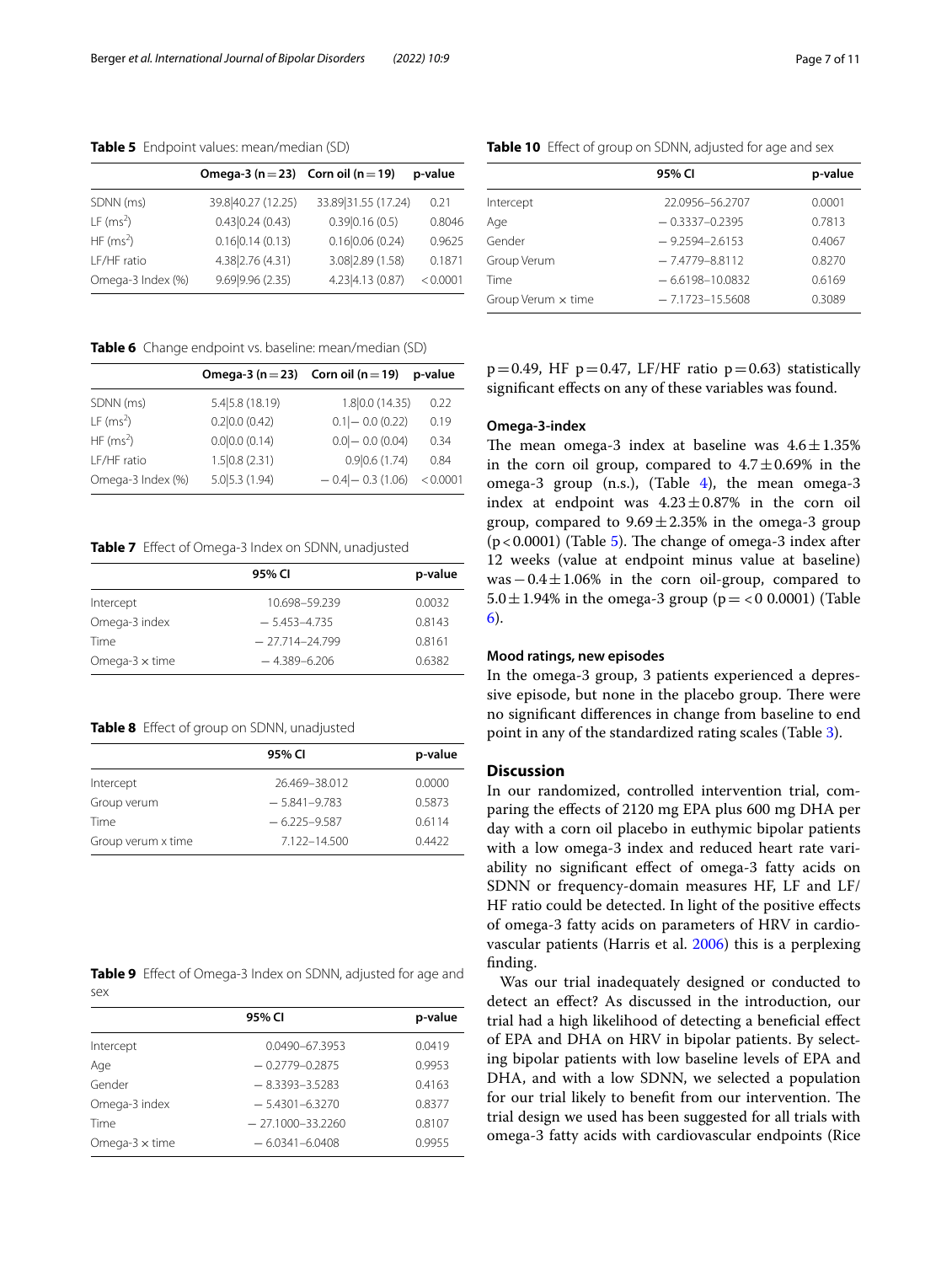et al. [2014\)](#page-10-16). Our trial conforms the Guidelines for the Design, Conduct, and Reporting of Human Intervention Studies to Evaluate Health Benefts of Foods, and, inadvertently, the recent Guidelines for Reporting Articles on Psychiatry and Heart Rate variability (Quintana et al. [2016](#page-10-17)). Also, we fulflled our case estimate in the verum group, although not completely in the placebo group (Table [1](#page-5-0)). Of note, however, changes observed in parameters of HRV were minimal (Tables  $4-6$ ). The fact that no correlation between changes in SDNN and change in the omega-3 index could be detected, neither in the intervention group nor in the control group, also argues against the fact that an increase in the number of study participants would have led to a signifcantly diferent result. Our trial was similar in length, when compared to positive trials in other patient populations (Rovere and Christensen [2015\)](#page-9-13). Taken together, we feel that our trial was adequately designed and conducted to detect an efect of omega-3 fatty acids on HRV. In the intervention group the increase in the concentration of DHA was accompanied by an increase in SDNN, while for EPA it was the opposite. Therefore, would it have been possibly advisable to increase the DHA content of the study medication to improve heart rate variability? Few data exist regarding diferential efects of EPA and DHA on heart rate variability (Xin et al. [2013;](#page-10-18) Innes and Calder [2020\)](#page-9-24). Furthermore it is hard to predict the precise consequences of a modifcation of the DHA content of the omega-3 fatty acids supplement on membrane fatty acid composition (Harris et al. [2021](#page-9-25); Pal et al. [2020](#page-10-19); von Schacky [2019](#page-10-20)). In addition recent evidence suggests that high dose pure EPA has advantages compared to a high-dose combination of EPA/DHA regarding cardiovascular risk reduction in patients at increased cardiovascular risk (Bhatt et al. [2019;](#page-9-26) Nicholls et al. [2020](#page-10-21)). Therefore increasing the DHA content of the study medication wouldn't probably have changed the outcome of the trial.

Did we measure HRV adequately, and were the parameters of HRV measured appropriate? Technically, the method we used fulflls current criteria, and we also took special care to minimize confounders (Quintana et al. [2016\)](#page-10-17). Our primary endpoint was SDNN, and we also measured LF, HF and the LF/HF ratio. According to recent (systematic) reviews, these parameters are informative, and difer from healthy controls in bipolar patients (Bassett [2016](#page-9-27); Faurholt-Jepsen et al. [2017](#page-9-10)). SDNN is thought to refect predominately (but not exclusively) sympathetic activity, while HF is indicative of parasympathetic activity, with LF refecting a mix of both (Alva-res et al. [2016](#page-9-28); Bassett [2016\)](#page-9-27). Therefore, we feel that little additional information could be gleaned from additionally studying root mean square of normal to normal interval diferences (RMSSD) and the proportion of RRIs that difer more than 50 ms (pNN50) (Alvares et al. [2016](#page-9-28); Bassett [2016\)](#page-9-27). Taken together, we feel that we measured appropriate parameters of HRV and performed the measurement adequately.

We analyzed erythrocyte fatty acids, that have a low biological variability, with a method of analysis that not only has a low analytical variability, but also the largest database of all methods of fatty acid analysis (von Schacky [2012](#page-10-22); [2015,](#page-10-23) [2018](#page-10-24)). Moreover, in the intervention group, the omega-3 index increased from a mean  $(\pm SD)$ of 4.7 (0. 69) to 9.69 (2.35), while it remained constant in the placebo group; SD's were small; together indicating excellent compliance with both trial regimens (Tables [4](#page-5-3), [5\)](#page-6-0). Therefore we think that we achieved our objective to substantially change omega-3 status in the intervention group, to bring the intervention group into the proposed target range for the omega-3 index of 8–11%, and to generate a large diference in omega-3 status between verum and placebo groups. Furthermore, as noted earlier, we did not fnd a signifcant correlation between changes in SDNN and change in the omega-3 index, neither in the omega-3 group, nor in the corn oil group (data not shown). This latter result much resembles the results of our baseline study, in which we did not fnd any (positive) relationship between omega-3 status of our trial participants and the parameters of HRV measured. Our fndings also support our use of corn oil as a placebo (Tables [4–](#page-5-3)[6\)](#page-6-1).

Is the result due to confounders? While our knowledge of the efects of the various psychotropic drugs on measures of HRV is still limited, in particular for lithium, lamotrigine and valproic acid (Tomson et al. [1998](#page-10-25)) the data so far suggest that psychotropic drugs, including our currently used antidepressants (Kemp et al. [2010](#page-9-29); Licht et al. [2008](#page-9-30); O'Regan et al. [2015\)](#page-10-26) as well as quetiapine (Huang et al. [2016](#page-9-31)) appear to have a signifcant negative efect on measures of heart rate variability (Alvares et al. [2016](#page-9-28)). Although use of psychotropic medication was evenly distributed between verum and placebo groups, therefore excluding a systematic bias (Table [2\)](#page-5-1) one might speculate whether these psychotropic drugs may not only have a negative impact on parameters of heart rate variability on their own but may also prevent omega-3 fatty acids from improving parameters of HRV (Carney et al.  $2010$ ) in the way they usually do. This hypothesis is backed by two lines of evidence. In the frst place in the trial our study best compares with in terms of patient population (afective disorders), dose (930 mg of EPA and 750 mg of DHA), and length of intervention (10 weeks) determination of omega-3 fatty acids status (i.e. omega-3 index), use of psychotropic medication (sertraline, an antidepressant) as well as type of placebo (i.e. corn oil) (Carney et al. [2010](#page-9-32)) there was a signifcant treatment X time interaction for the primary measure of HRV, in very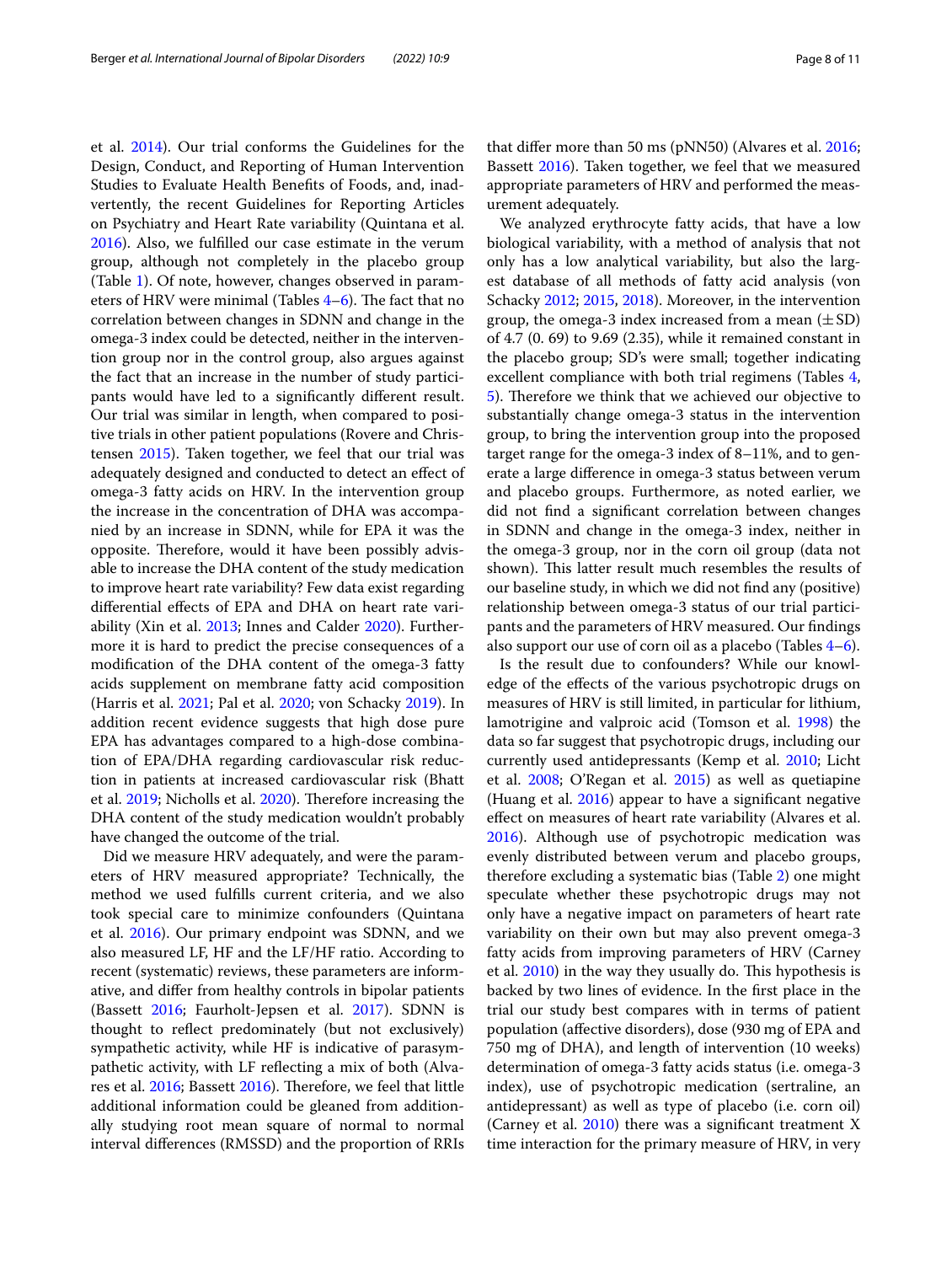low frequency [VLF  $(p=0.009)$ ], and for heart rate (HR  $(p=0.03)$ ). However, the interactions for all secondary HRV indices were not significant [in HF ( $p=0.12$ ), in LF ( $p=0.11$ ), in ultra low frequency (ULF ( $p=0.23$ ))]. SDNN was not measured. In the second place, in our study, in the intervention group, but not in the control group, there was a positive association of the omega-3 index at baseline with an increase of SDNN during the study ( $p = 0.04$ ). This may indicate that in the presence of psychotropic drugs such as antidepressants or quetiapine a higher omega-3 index at baseline (or possibly a larger dose of omega-3 fatty acids) is needed to bring about a signifcant increase in SDNN in the intervention group. Interestingly, in the afore mentioned trial our study best compares with (Carney et al. [2009](#page-9-33), [2010](#page-9-32)), in the intervention but not in the control group, baseline red blood cells (RBC) levels of EPA+DHA were signifcantly higher among those whose depression subsequently remitted compared with those whose depression did not remit (Carney et al. [2016\)](#page-9-34) while there was no signifcant difference between the treatment groups as a whole in the study in question (Carney et al. [2009](#page-9-33)) and a more recent trial (Carney et al.  $2019$ ). This suggests that a similar mechanism might exist regarding the antidepressant efects of omega-3 fatty acids in the presence of psychotropic drugs such as antidepressants (Guu et al. [2019](#page-9-12)).

It has recently been suggested that omega-3 fatty acids increase HRV via alterations in intrinsic pacemaker rate rather than via changes in cardiac autonomic neural regulation (Billman  $2013$ ). This would be in keeping with an earlier observation in patients with a cardiac transplant, a situation with no or little parasympathetic control of cardiac rhythm. Dietary omega-3 fatty acids appeared to alter electrophysiological properties of the heart itself (Harris et al. [2006](#page-9-23)). Bipolar disorder has a genetic component, with a striking number of the calcium channel gene superfamily being involved, among many other genes (Xin et al. [2013;](#page-10-18) Zelniker et al. [2021\)](#page-10-8). Taken together, one might speculate, that in bipolar disorder, a genetically defned variant of a calcium channel of the intrinsic cardiac pacemaker might be resistant to the efects of EPA and DHA. Clearly, however, this speculation needs to be substantiated by further research.

This study could not detect any significant difference between number of new afective episodes or change in mood ratings between the study groups. This is not surprising given that the study was not powered to detect such changes—and the current evidence (McPhilemy et al. [2020](#page-10-27)). The numerically higher number of mood episodes in the omega-3 group might be a result of patients in the omega-3 group being more depressed at baseline.

## **Conclusions**

In our randomized, controlled intervention trial, comparing the efects of 2120 mg EPA plus 600 mg DHA per day with a corn oil placebo in euthymic bipolar patients with a low omega-3 index and reduced heart rate variability no signifcant efect of omega-3 fatty acids on SDNN or frequency-domain measures HF, LF and LF/HF ratio could be detected. Given the positive evidence of omega-3 fatty acids on parameters of HRV in cardiovascular patients this was an unexpected fnding with, among others, the efect of psychotropic medication present in our trial or the genetics of bipolar disorder itself being possible culprits. Clearly further research is urgently needed to better understand the underlying mechanisms.

#### **Abbreviations**

BDI: Beck Depression Inventory; CGI-BP: Clinical Global Impressions Scale for Bipolar Illness; DHA: Docosahexaenoic acid; DSM-IV: Statistical Manual of Mental Disorders Fourth Edition; ECG: Electrocardiogram; EPA: Eicosapentaenoic acid; HAMD: Hamilton Rating Scale for Depression; HF: High frequency; HFP: High frequency power; HR: Heart rate; HRV: Heart rate variability; LF: Low frequency; LF/HF ratio: A ratio of low frequency to high frequency; LFP: Low frequency power; MADRS: Montgomery- Åsberg Depression Rating Scale; pNN50: Proportion of RRIs that difer more than 50 ms; RBC: Red blood cells; RMSSD: Root mean square of normal to normal interval diferences; SCID: Structured Clinical Interview; SDNN: Standard deviation of the normal-to-normal interval; ULF: Ultra low frequency; VLF: Very low frequency; YMRS: Young Mania Rating Scale.

#### **Acknowledgements**

Dino Santangelo AND Nadine Schaaff helped recruiting patients for this trial.

#### **Authors' contributions**

MO, MR, CvS AND ES were responsible for the conception and design of this study. MB, AV, FFK and AL were responsible for the aquistion of the data. MO, CvS AND ES were in charge of the analysis and interpretation of the data. MB, FS, AV, MO, CvS AND ES drafted the work. All authors read and approved the final manuscript.

#### **Funding**

Open Access funding enabled and organized by Projekt DEAL. The study was supported by EPAX AS, including provision of study medication and matching placebo (<http://www.epax.com/>). The sponsor had no role in study design, data acquisition, or evaluation or preparation of the manuscript.

#### **Availability of data and materials**

The datasets used and/or analysed during the current study are available from the corresponding author on reasonable request.

#### **Declarations**

#### **Ethics approval and consent to participate**

The present trial was approved by the ethics' committee of the medical faculty of the Ludwig-Maximilians-University, Munich. The trial is registered at Clinical-Trials.gov, number NCT00891826.

#### **Consent for publication**

Not applicable.

#### **Competing interests**

MB, FS, AV, MO, FFK, AL, MR, ES: no competing interests. CvS: operates Omegametrix, a laboratory for fatty acid analyses. CvS received honoraria for consulting and/or speaking from BASF/Pronova, Huntsworth Medical, EPAX, and Norsan.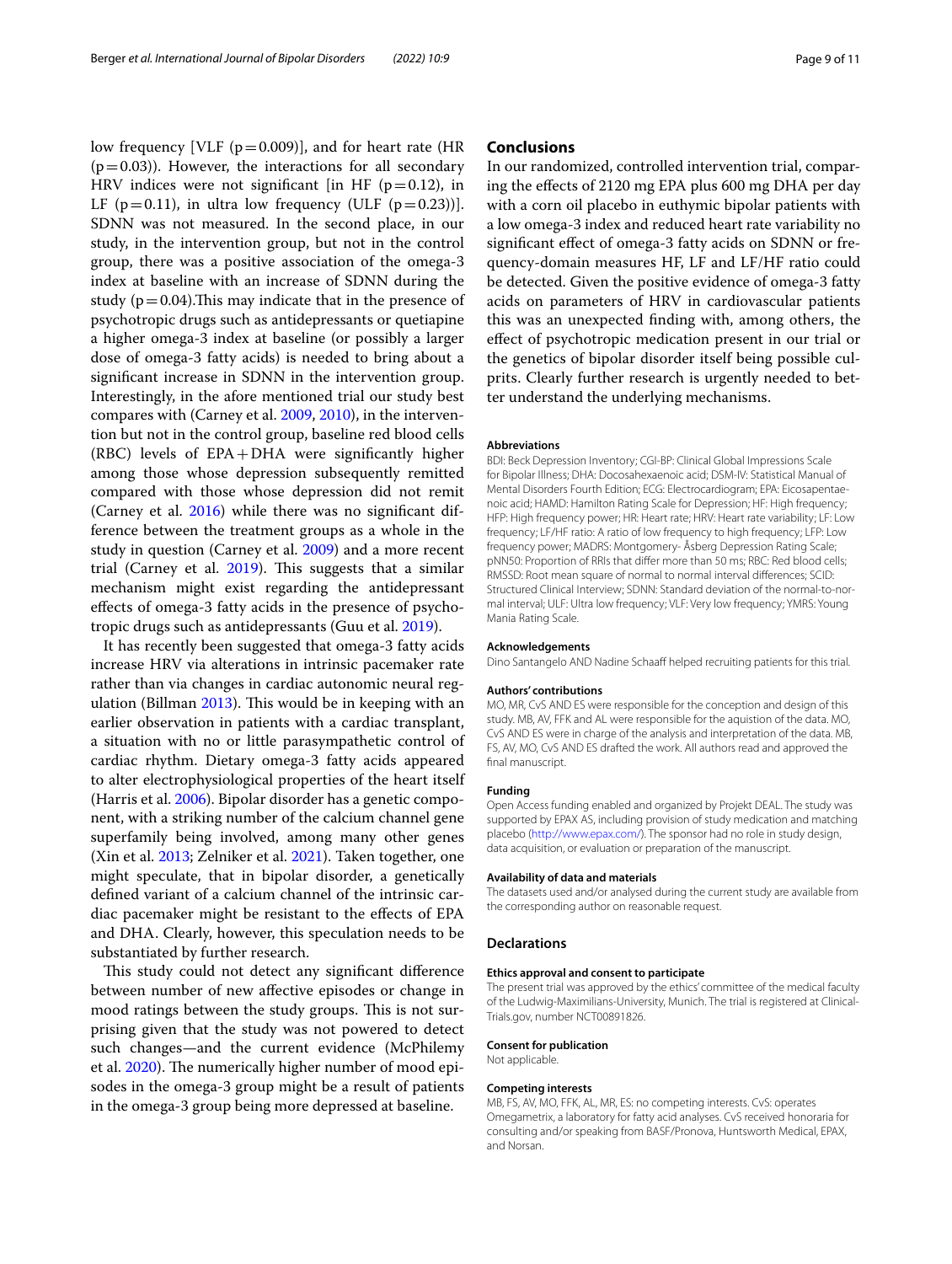#### **Author details**

<sup>1</sup> Zeughaus Practice, Zurich, Switzerland. <sup>2</sup> Department of Psychiatry and Psychotherapy, Ludwig-Maximilians-Universität München, Munich, Germany. <sup>3</sup>Department of Psychiatry, Psychosomatic and Psychotherapy, Kbo-Lech-Mangfall-Clinic Garmisch-Partenkirchen, Garmisch-Partenkirchen, Germany. 4 <sup>4</sup>St. Joseph Krankenhaus, Klinik Für Seelische Gesundheit Im Kindes- Und Jugendalter, Berlin, Germany. <sup>5</sup>Gesellschaft Für Therapieforschung mbH, Munich, Germany. <sup>6</sup> Division of Metabolic and Nutritional Medicine, Dr. Von Hauner Children's Hospital, Ludwig-Maximilians-Universität München, Munich, Germany. <sup>7</sup> Department of Internal Medicine I – Cardiology, Ludwig-Maximilians-Universität München, Munich, Germany. <sup>8</sup>Marion Von Tessin Memory-Zentrum gGmbH, Munich, Germany. <sup>9</sup>Department of Preventive Cardiology, Ludwig- Maximilians-Universität München, Munich, Germany. 10Omegametrix, GmbH, Planegg, Germany. 11Department of Psychiatry and Psychotherapy, TU Dresden, Dresden, Germany.

#### Received: 23 August 2021 Accepted: 31 January 2022 Published online: 01 April 2022

#### **References**

- <span id="page-9-14"></span>Abdelhamid AS, Brown TJ, Brainard JS, Biswas P, Thorpe GC, Moore HJ, et al. Omega-3 fatty acids for the primary and secondary prevention of cardiovascular disease. Cochrane Database Syst Rev. 2020;29(3):CD003177.
- <span id="page-9-28"></span>Alvares GA, Quintana DS, Hickie IB, Guastella AJ. Autonomic nervous system dysfunction in psychiatric disorders and the impact of psychotropic medications: a systematic review and meta-analysis. J Psychiatry Neurosci. 2016;41(2):89–104.
- <span id="page-9-27"></span>Bassett D. A literature review of heart rate variability in depressive and bipolar disorders. Aust NZJ Psychiatry. 2016;50(6):511–9.
- <span id="page-9-17"></span>Beck AT, Ward CH, Mendelson M, Mock J, Erbaugh J. An inventory for measuring depression. Arch Gen Psychiatry. 1961;4:561–71.
- <span id="page-9-26"></span>Bhatt DL, Steg PG, Miller M, Brinton EA, Jacobson TA, Ketchum SB, et al. Cardiovascular risk reduction with icosapent ethyl for hypertriglyceridemia. N Engl J Med. 2019;380(1):11–22.
- <span id="page-9-20"></span>Bigger JT Jr, Fleiss JL, Steinman RC, Rolnitzky LM, Schneider WJ, Stein PK. RR variability in healthy, middle-aged persons compared with patients with chronic coronary heart disease or recent acute myocardial infarction. Circulation. 1995;91(7):1936–43.
- <span id="page-9-36"></span>Billman GE. The effects of omega-3 polyunsaturated fatty acids on cardiac rhythm: a critical reassessment. Pharmacol Ther. 2013;140(1):53–80.
- <span id="page-9-6"></span>Carney RM, Blumenthal JA, Freedland KE, Stein PK, Howells WB, Berkman LF, et al. Low heart rate variability and the effect of depression on postmyocardial infarction mortality. Arch Intern Med. 2005;165(13):1486–91.
- <span id="page-9-33"></span>Carney RM, Freedland KE, Rubin EH, Rich MW, Steinmeyer BC, Harris WS. Omega-3 augmentation of sertraline in treatment of depression in patients with coronary heart disease: a randomized controlled trial. JAMA. 2009;302(15):1651–7.
- <span id="page-9-32"></span>Carney RM, Freedland KE, Stein PK, Steinmeyer BC, Harris WS, Rubin EH, et al. Efect of omega-3 fatty acids on heart rate variability in depressed patients with coronary heart disease. Psychosom Med. 2010;72(8):748–54.
- <span id="page-9-34"></span>Carney RM, Steinmeyer BC, Freedland KE, Rubin EH, Rich MW, Harris WS. Baseline blood levels of omega-3 and depression remission: a secondary analysis of data from a placebo-controlled trial of omega-3 supplements. J Clin Psychiatry. 2016;77(2):e138–43.
- <span id="page-9-35"></span>Carney RM, Freedland KE, Rubin EH, Rich MW, Steinmeyer BC, Harris WS. A randomized placebo-controlled trial of omega-3 and sertraline in depressed patients with or at risk for coronary heart disease. J Clin Psychiatry. 2019. <https://doi.org/10.4088/JCP.19m12742>.
- <span id="page-9-22"></span>Christensen JH, Schmidt EB. Autonomic nervous system, heart rate variability and n-3 fatty acids. J Cardiovasc Med (hagerstown ). 2007;8(Suppl 1):S19–22.
- <span id="page-9-8"></span>Cohen H, Kaplan Z, Kotler M, Mittelman I, Osher Y, Bersudsky Y. Impaired heart rate variability in euthymic bipolar patients. Bipolar Disord. 2003;5(2):138–43.
- <span id="page-9-9"></span>Drewery ML, Spedale SB, Lammi-Keefe CJ. Modulation of heart rate and heart rate variability by n-3 long chain polyunsaturated fatty acids: speculation on mechanism(s). Med Hypotheses. 2017;107:29–34.
- <span id="page-9-10"></span>Faurholt-Jepsen M, Kessing LV, Munkholm K. Heart rate variability in bipolar disorder: a systematic review and meta-analysis. Neurosci Biobehav Rev. 2017;73:68–80.
- <span id="page-9-7"></span>Freyberg J, Brage S, Kessing LV, Faurholt-Jepsen M. Diferences in psychomotor activity and heart rate variability in patients with newly diagnosed bipolar disorder, unafected relatives, and healthy individuals. J Afect Disord. 2020;1(266):30–6.
- <span id="page-9-2"></span>Goldstein BI, Carnethon MR, Matthews KA, McIntyre RS, Miller GE, Raghuveer G, et al. Major depressive disorder and bipolar disorder predispose youth to accelerated atherosclerosis and early cardiovascular disease: a scientifc statement from the American Heart Association. Circulation. 2015a;132(10):965–86.
- <span id="page-9-3"></span>Goldstein BI, Schaffer A, Wang S, Blanco C. Excessive and premature new-onset cardiovascular disease among adults with bipolar disorder in the US NESARC cohort. J Clin Psychiatry. 2015b;76(2):163–9.
- <span id="page-9-12"></span>Guu TW, Mischoulon D, Sarris J, Hibbeln J, McNamara RK, Hamazaki K, et al. International Society for Nutritional Psychiatry Research Practice Guidelines for Omega-3 fatty acids in the treatment of major depressive disorder. Psychother Psychosom. 2019;88(5):263–73.
- <span id="page-9-16"></span>Hamilton M. Development of a rating scale for primary depressive illness. Br J Soc Clin Psychol. 1967;6(4):278–96.
- <span id="page-9-15"></span>Harris WS, von Schacky C. The Omega-3 Index: a new risk factor for death from coronary heart disease? Prev Med. 2004;39(1):212–20.
- <span id="page-9-23"></span>Harris WS, Gonzales M, Laney N, Sastre A, Borkon AM. Efects of omega-3 fatty acids on heart rate in cardiac transplant recipients. Am J Cardiol. 2006;98(10):1393–5.
- <span id="page-9-25"></span>Harris WS, Tintle NL, Imamura F, Qian F, Korat AVA, Marklund M, et al. Blood n-3 fatty acid levels and total and cause-specifc mortality from 17 prospective studies. Nat Commun. 2021;12(1):2329.
- Harrison PJ. Molecular neurobiological clues to the pathogenesis of bipolar disorder. Curr Opin Neurobiol. 2016;36:1–6.
- <span id="page-9-18"></span>Heart rate variability group. Standards of measurement, physiological interpretation, and clinical use. Task Force of the European Society of Cardiology and the North American Society of Pacing and Electrophysiology. Eur Heart J. 1996;17(3):354–81.
- Heyes S, Pratt WS, Rees E, Dahimene S, Ferron L, Owen MJ, et al. Genetic disruption of voltage-gated calcium channels in psychiatric and neurological disorders. Prog Neurobiol. 2015;134:36–54.
- <span id="page-9-19"></span>Hornik K. Frequently asked questions on R. 2012. 20–2–2013. Ref type: Online source.
- <span id="page-9-31"></span>Huang WL, Liao SC, Kuo TB, Chang LR, Chen TT, Chen IM, et al. The efects of antidepressants and quetiapine on heart rate variability. Pharmacopsychiatry. 2016.<https://doi.org/10.1055/s-0042-102964>.
- <span id="page-9-5"></span>Huikuri HV, Stein PK. Heart rate variability in risk stratifcation of cardiac patients. Prog Cardiovasc Dis. 2013;56(2):153–9.
- <span id="page-9-24"></span>Innes JK, Calder PC. Marine omega-3 (N-3) fatty acids for cardiovascular health: an update for 2020. Int J Mol Sci. 2020. [https://doi.org/10.3390/ijms2](https://doi.org/10.3390/ijms21041362) [1041362](https://doi.org/10.3390/ijms21041362).

<span id="page-9-29"></span>Kemp AH, Quintana DS, Gray MA, Felmingham KL, Brown K, Gatt JM. Impact of depression and antidepressant treatment on heart rate variability: a review and meta-analysis. Biol Psychiatry. 2010;67(11):1067–74.

- <span id="page-9-0"></span>Kessing LV, Vradi E, Andersen PK. Life expectancy in bipolar disorder. Bipolar Disord. 2015a;17(5):543–8.
- <span id="page-9-1"></span>Kessing LV, Vradi E, McIntyre RS, Andersen PK. Causes of decreased life expectancy over the life span in bipolar disorder. J Afect Disord. 2015b;15(180):142–7.
- <span id="page-9-13"></span>La Rovere MT, Christensen JH. The autonomic nervous system and cardiovascular disease: role of n-3 PUFAs. Vascul Pharmacol. 2015;71:1–10.
- <span id="page-9-21"></span>Liao D, Barnes RW, Chambless LE, Simpson RJ Jr, Sorlie P, Heiss G. Age, race, and sex diferences in autonomic cardiac function measured by spectral analysis of heart rate variability–the ARIC study. Atherosclerosis risk in communities. Am J Cardiol. 1995;76(12):906–12.
- <span id="page-9-11"></span>Liao Y, Xie B, Zhang H, He Q, Guo L, Subramaniapillai M, et al. Efficacy of omega-3 PUFAs in depression: a meta-analysis. Transl Psychiatry. 2019;9(1):190.
- <span id="page-9-30"></span>Licht CM, de Geus EJ, Zitman FG, Hoogendijk WJ, van Dyck R, Penninx BW. Association between major depressive disorder and heart rate variability in the Netherlands Study of Depression and Anxiety (NESDA). Arch Gen Psychiatry. 2008;65(12):1358–67.
- <span id="page-9-4"></span>Marshe VS, Pira S, Mantere O, Bosche B, Looper KJ, Herrmann N, et al. C-reactive protein and cardiovascular risk in bipolar disorder patients: